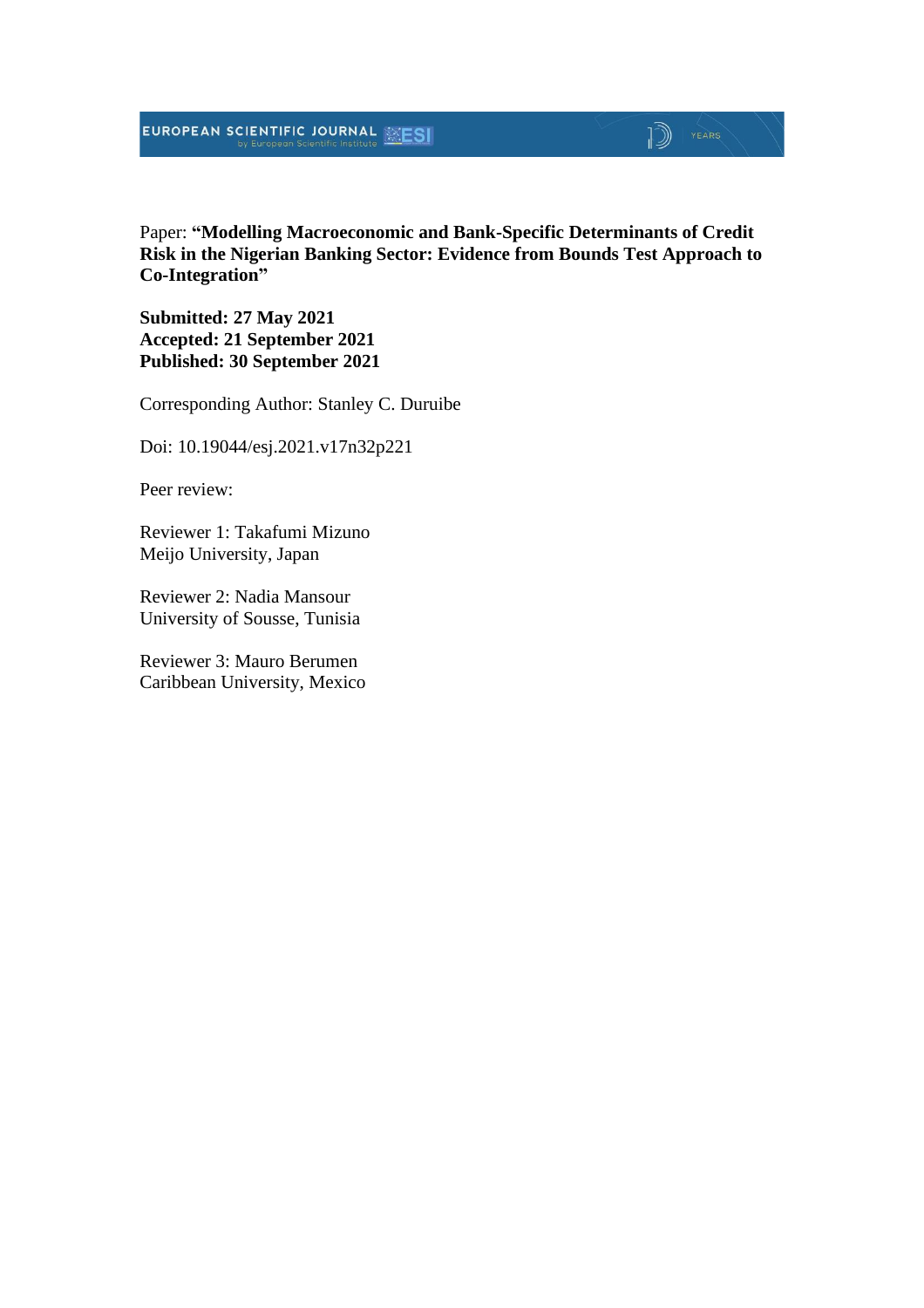# **ESJ** *Manuscript Evaluation Form 2020*

This form is designed to summarize the manuscript peer review that you have completed and to ensure that you have considered all appropriate criteria in your review. Your review should provide a clear statement, to the authors and editors, of the modifications necessary before the paper can be published or the specific reasons for rejection.

Please respond within the appointed time so that we can give the authors timely responses and feedback.

NOTE: ESJ promotes peer review procedure based on scientific validity and technical quality of the paper (not perceived the impact). You are also not required to do proofreading of the paper. It could be recommended as part of the revision.

*ESJ editorial office would like to express its special gratitude for your time and efforts. Our editorial team is a substantial reason that stands ESJ out from the crowd!*

| Reviewer Name: Takafumi Mizuno                              |                                                                                                                           |
|-------------------------------------------------------------|---------------------------------------------------------------------------------------------------------------------------|
| University/Country: Meijo University / Japan                |                                                                                                                           |
| Date Manuscript Received: 1 June<br>2021                    | Date Review Report Submitted: 11 June<br>2021                                                                             |
| -EVIDENCE FROM BOUNDS TEST APPROACH TO CO-INTEGRATION       | Manuscript Title: MODELLING MACROECONOMIC AND BANK-SPECIFIC<br>DETERMINANTS OF CREDIT RISK IN THE NIGERIAN BANKING SECTOR |
| <b>ESJ Manuscript Number:</b>                               |                                                                                                                           |
| You agree your name is revealed to the author of the paper: | Yes                                                                                                                       |
| paper: Yes                                                  | You approve, your name as a reviewer of this paper, is available in the "review history" of the                           |

You approve, this review report is available in the "review history" of the paper: Yes

### **Evaluation Criteria:**

**Please give each evaluation item a numeric rating on a 5-point scale, along with a thorough explanation for each point rating.**

|                                                                            | <b>Rating Result</b>      |
|----------------------------------------------------------------------------|---------------------------|
| <i><b>Questions</b></i>                                                    | [Poor] 1-5<br>[Excellent] |
| 1. The title is clear and it is adequate to the content of the<br>article. | Δ                         |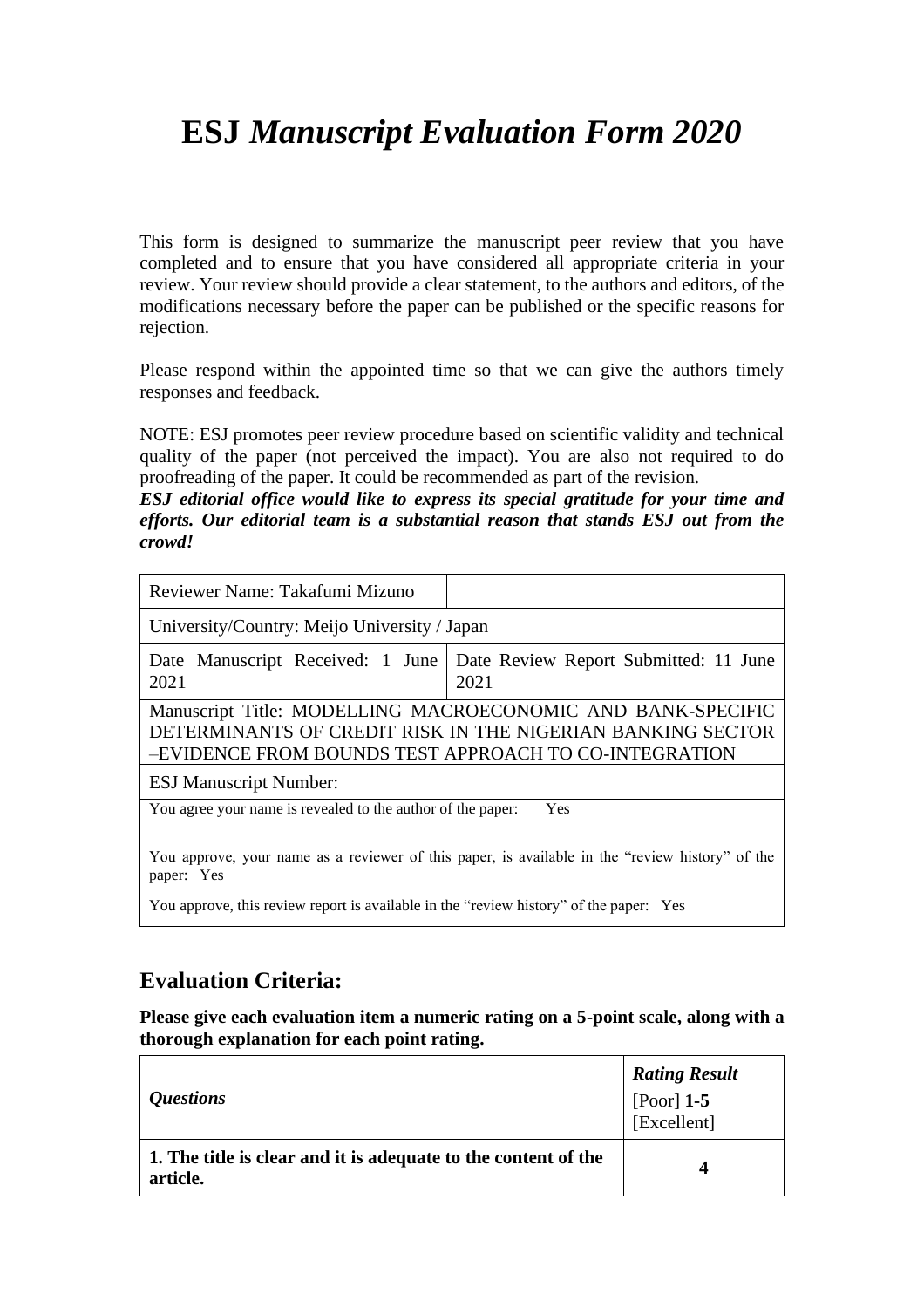| (Please insert your comments)                                                                  |                         |  |  |  |
|------------------------------------------------------------------------------------------------|-------------------------|--|--|--|
| Please delete the period at the end of the title.                                              |                         |  |  |  |
| 2. The abstract clearly presents objects, methods and<br>results.                              | $\overline{\mathbf{4}}$ |  |  |  |
| (Please insert your comments)                                                                  |                         |  |  |  |
| I think that you use the word "therefore" too much.                                            |                         |  |  |  |
| 3. There are few grammatical errors and spelling mistakes<br>in this article.                  | 3                       |  |  |  |
| (Please insert your comments)                                                                  |                         |  |  |  |
| I found few grammatical errors in the paper.                                                   |                         |  |  |  |
| But there are wordy sentences.                                                                 |                         |  |  |  |
| In my opinion, a sentence beyond three lines seems to be too long.                             |                         |  |  |  |
| 4. The study methods are explained clearly.                                                    | 5                       |  |  |  |
| (Please insert your comments)                                                                  |                         |  |  |  |
| 5. The results are clear and do not contain errors.                                            | 5                       |  |  |  |
| (Please insert your comments)                                                                  |                         |  |  |  |
| 6. The conclusions or summary are accurate and<br>supported by the content.                    | 3                       |  |  |  |
| (Please insert your comments)                                                                  |                         |  |  |  |
| Banks, funds, and new technologies in foreign countries may affect credit risk<br>in Nigeria.  |                         |  |  |  |
| The effects may be as significant as domestic factors in Nigeria.                              |                         |  |  |  |
| Especially, new computer technologies made piles of non-performing loans in<br>many countries. |                         |  |  |  |
| It is better to mention clearly whether your model is treating them or is not.                 |                         |  |  |  |
| 7. The references are comprehensive and appropriate.                                           | 5                       |  |  |  |
| (Please insert your comments)                                                                  |                         |  |  |  |

**Overall Recommendation** (mark an X with your recommendation):

| Accepted, no revision needed               |  |
|--------------------------------------------|--|
| Accepted, minor revision needed            |  |
| Return for major revision and resubmission |  |
| Reject                                     |  |

**Comments and Suggestions to the Author(s):**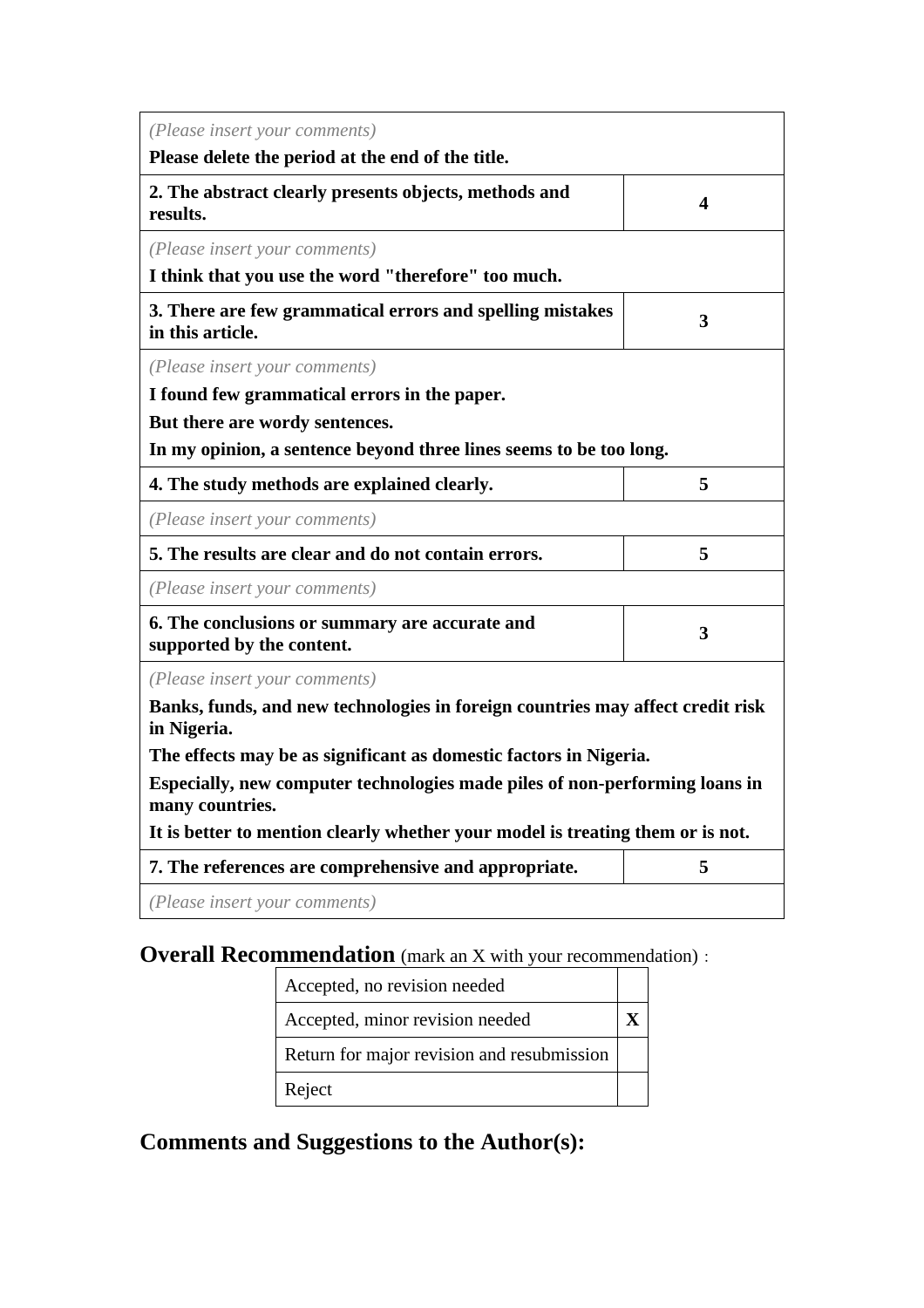It is better to rewrite  $\pmb{\mathcal{E}}$  to .

I feel that numbers of digits after the decimal point are too much in the Table  $(1)(3)(4)$ .

## **Comments and Suggestions to the Editors Only:**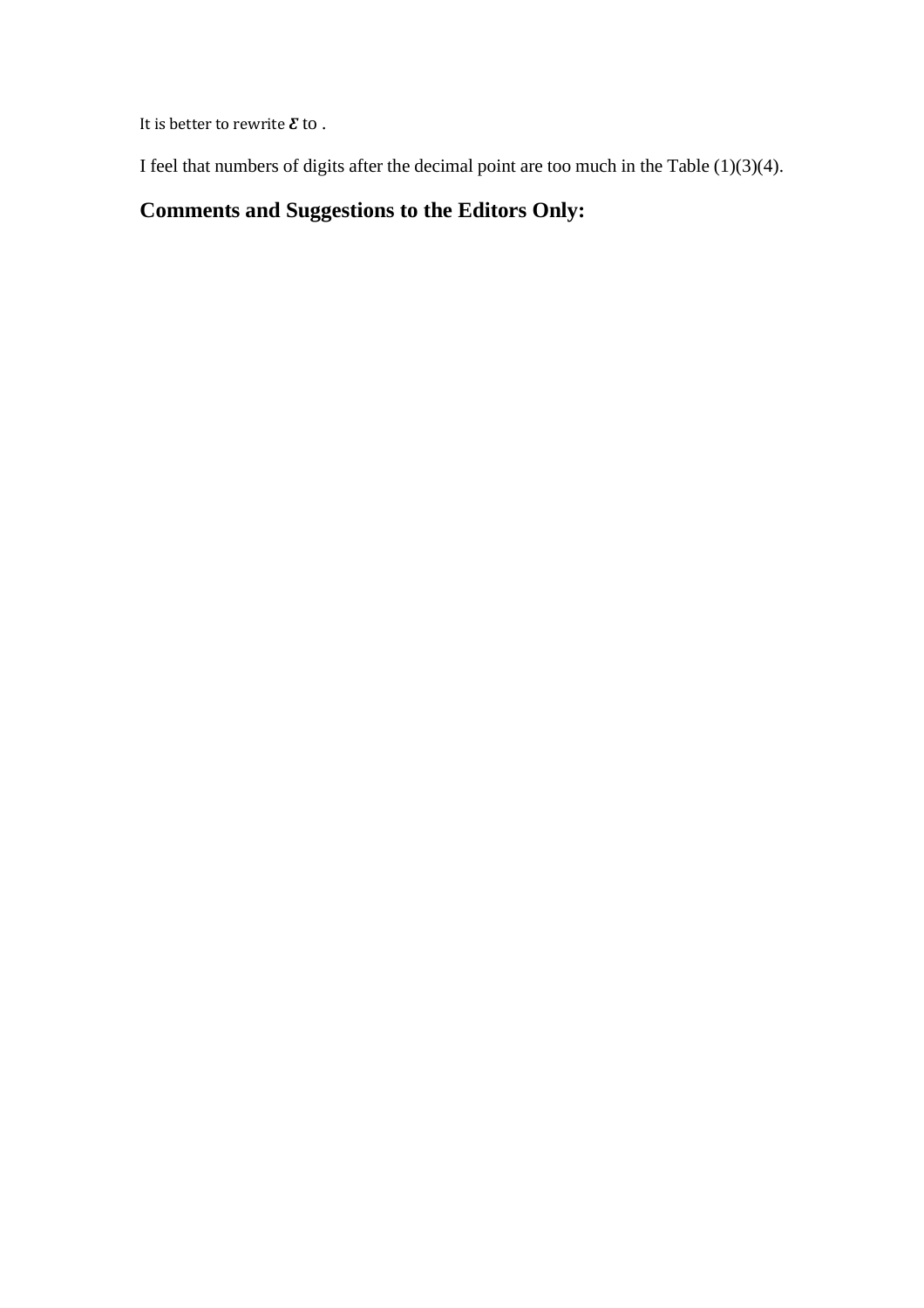# **ESJ** *Manuscript Evaluation Form 2020*

This form is designed to summarize the manuscript peer review that you have completed and to ensure that you have considered all appropriate criteria in your review. Your review should provide a clear statement, to the authors and editors, of the modifications necessary before the paper can be published or the specific reasons for rejection.

Please respond within the appointed time so that we can give the authors timely responses and feedback.

NOTE: ESJ promotes peer review procedure based on scientific validity and technical quality of the paper (not perceived the impact). You are also not required to do proofreading of the paper. It could be recommended as part of the revision.

*ESJ editorial office would like to express its special gratitude for your time and efforts. Our editorial team is a substantial reason that stands ESJ out from the crowd!*

| Date Manuscript Received: 10/6/2021                                                                                                                                                              | 11/6/2021 | Date Review    | Report | Submitted: |
|--------------------------------------------------------------------------------------------------------------------------------------------------------------------------------------------------|-----------|----------------|--------|------------|
| Manuscript Title: MODELLING MACROECONOMIC AND BANK-SPECIFIC<br><b>DETERMINANTS OF CREDIT RISK IN THE NIGERIAN BANKING SECTOR-EVIDENCE</b><br><b>FROM BOUNDS TEST APPROACH TO CO-INTEGRATION.</b> |           |                |        |            |
| ESJ Manuscript Number: Paper for review 0624/21                                                                                                                                                  |           |                |        |            |
| You agree your name is revealed to the author of the paper:                                                                                                                                      |           | N <sub>0</sub> |        |            |
| You approve, your name as a reviewer of this paper, is available in the "review history" of the<br>paper: Yes/                                                                                   |           |                |        |            |
| You approve, this review report is available in the "review history" of the paper: Yes/                                                                                                          |           |                |        |            |

### **Evaluation Criteria:**

**Please give each evaluation item a numeric rating on a 5-point scale, along with a thorough explanation for each point rating.**

| <i><b>Questions</b></i>                                                    | <b>Rating Result</b><br>[Poor] $1-5$<br>[Excellent] |
|----------------------------------------------------------------------------|-----------------------------------------------------|
| 1. The title is clear and it is adequate to the content of the<br>article. | 4                                                   |
| Very clear                                                                 |                                                     |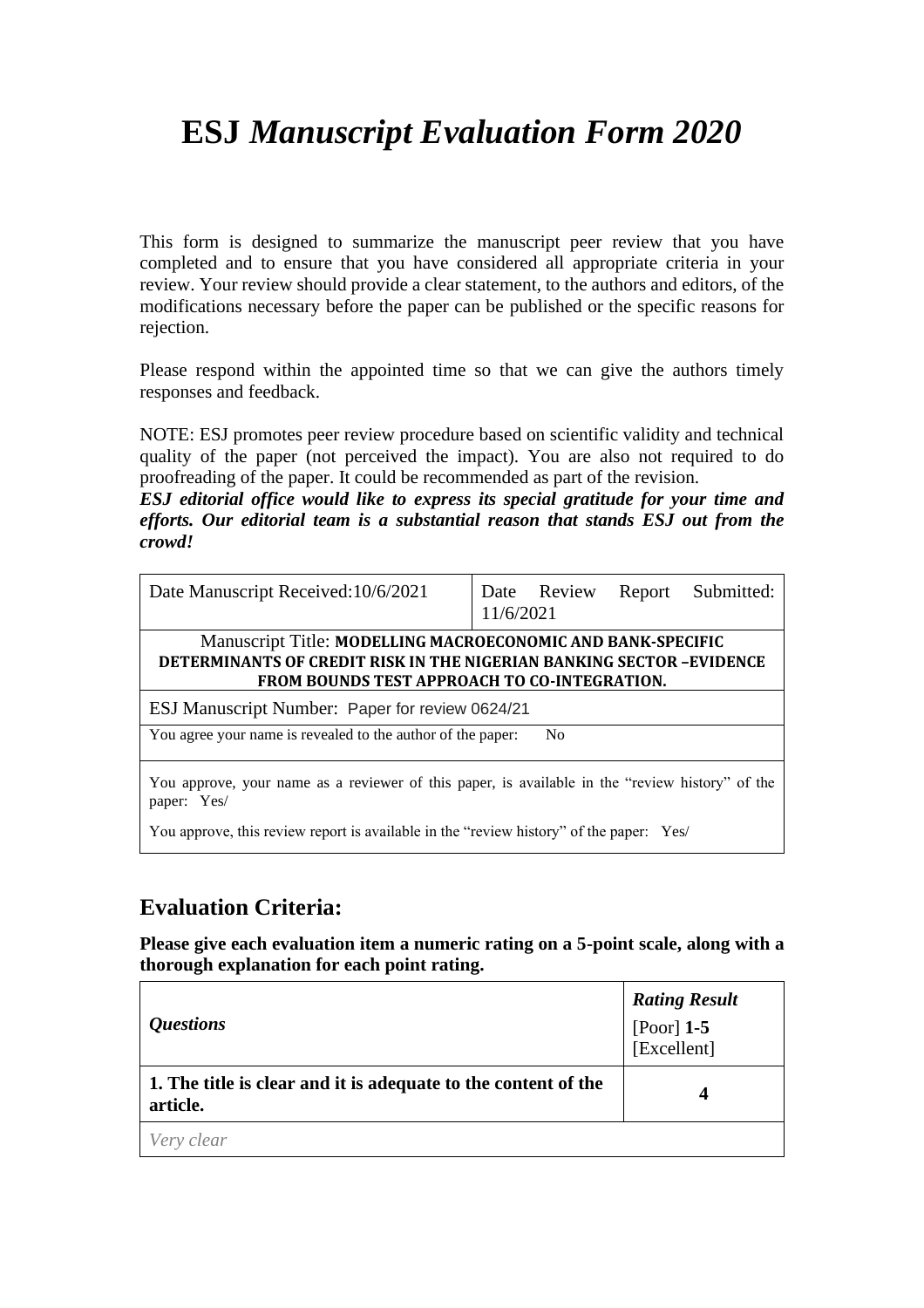| 2. The abstract clearly presents objects, methods and<br>results.             | $\boldsymbol{\Delta}$ |
|-------------------------------------------------------------------------------|-----------------------|
| Yes, very clear)                                                              |                       |
| 3. There are few grammatical errors and spelling mistakes<br>in this article. | 2                     |
| several grammatical and spelling errors to be corrected                       |                       |
| 4. The study methods are explained clearly.                                   | 4                     |
| yes                                                                           |                       |
| 5. The results are clear and do not contain errors.                           | 4                     |
| yes                                                                           |                       |
| 6. The conclusions or summary are accurate and<br>supported by the content.   | 2                     |
| references should be added to the conclusion                                  |                       |
| a section for discussion of the results should be added                       |                       |
| 7. The references are comprehensive and appropriate.                          | 2                     |
| references are outdated, they need to be updated                              |                       |

### **Overall Recommendation** (mark an X with your recommendation):

| Accepted, no revision needed               |   |
|--------------------------------------------|---|
| Accepted, minor revision needed            |   |
| Return for major revision and resubmission | ∗ |
| Reject                                     |   |

## **Comments and Suggestions to the Author(s):**

-add the outline of the article at the end of the introduction

- references are outdated, they need to be updated
- -references should be added to the conclusion
- -a section for discussion of the results should be added
- several grammatical and spelling errors to be corrected

### **Comments and Suggestions to the Editors Only: Accepted after major revisions**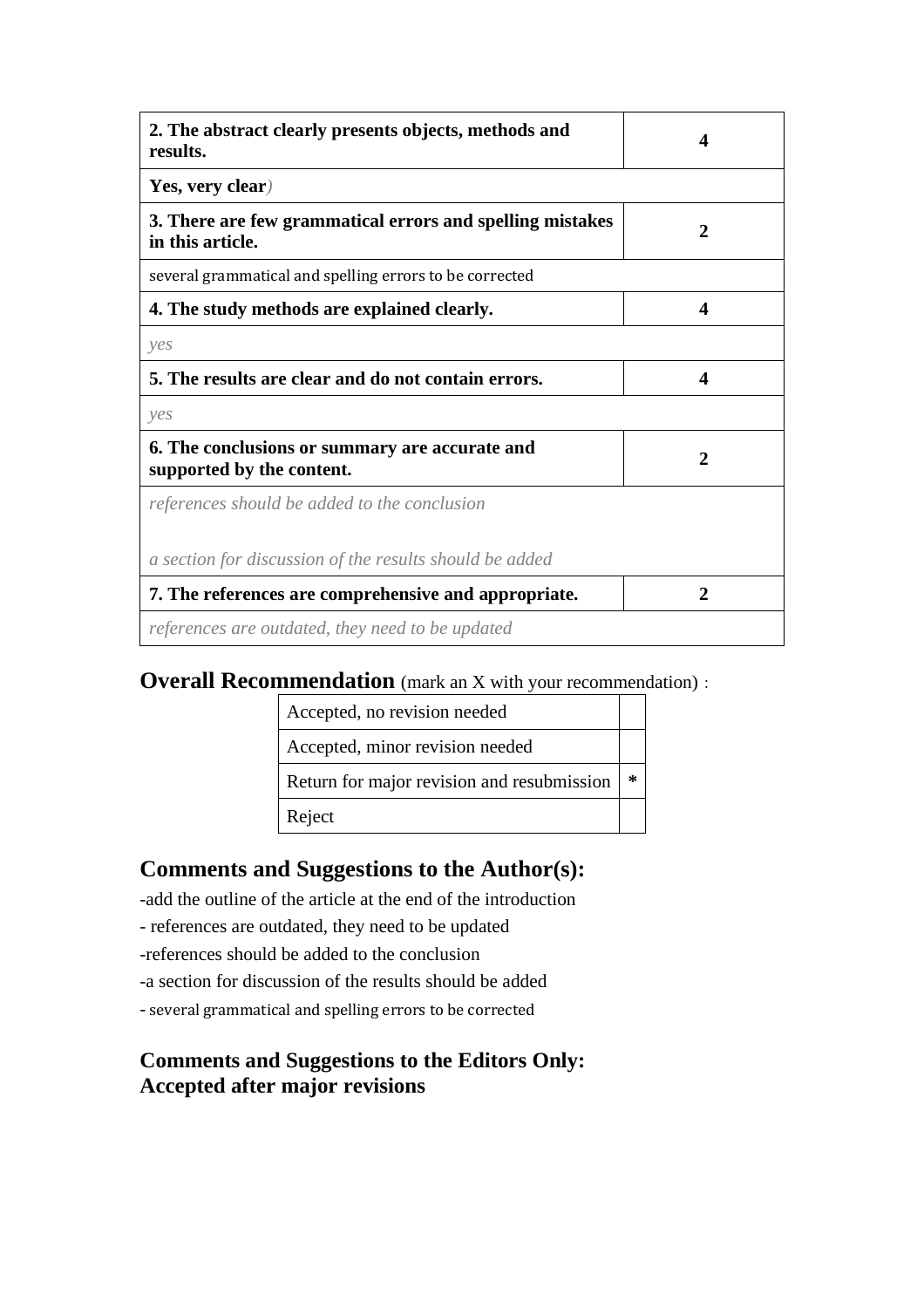# **ESJ** *Manuscript Evaluation Form 2020*

This form is designed to summarize the manuscript peer review that you have completed and to ensure that you have considered all appropriate criteria in your review. Your review should provide a clear statement, to the authors and editors, of the modifications necessary before the paper can be published or the specific reasons for rejection.

Please respond within the appointed time so that we can give the authors timely responses and feedback.

NOTE: ESJ promotes peer review procedure based on scientific validity and technical quality of the paper (not perceived the impact). You are also not required to do proofreading of the paper. It could be recommended as part of the revision.

*ESJ editorial office would like to express its special gratitude for your time and efforts. Our editorial team is a substantial reason that stands ESJ out from the crowd!*

| Date Manuscript Received: 09/06/2021                                                                                                                                                | 14/06/2021 | Date Review    | Report | Submitted: |
|-------------------------------------------------------------------------------------------------------------------------------------------------------------------------------------|------------|----------------|--------|------------|
| Manuscript Title: Modelling macroeconomic and bank-specific determinants of<br>credit risk in the nigerian banking sector -evidence from bounds test approach to co-<br>integration |            |                |        |            |
| ESJ Manuscript Number: 24.06.2021                                                                                                                                                   |            |                |        |            |
| You agree your name is revealed to the author of the paper:                                                                                                                         |            | N <sub>0</sub> |        |            |
|                                                                                                                                                                                     |            |                |        |            |

You approve, your name as a reviewer of this paper, is available in the "review history" of the paper: Yes

You approve, this review report is available in the "review history" of the paper: Yes

### **Evaluation Criteria:**

**Please give each evaluation item a numeric rating on a 5-point scale, along with a thorough explanation for each point rating.**

| <i><b>Questions</b></i>                                                              | <b>Rating Result</b><br>[Poor] $1-5$ [Excellent] |  |
|--------------------------------------------------------------------------------------|--------------------------------------------------|--|
| 1. The title is clear and it is adequate to the content of<br>the article.           |                                                  |  |
| Should change the word modeling as it is not consistent with the results obtained or |                                                  |  |

the purpose of the research.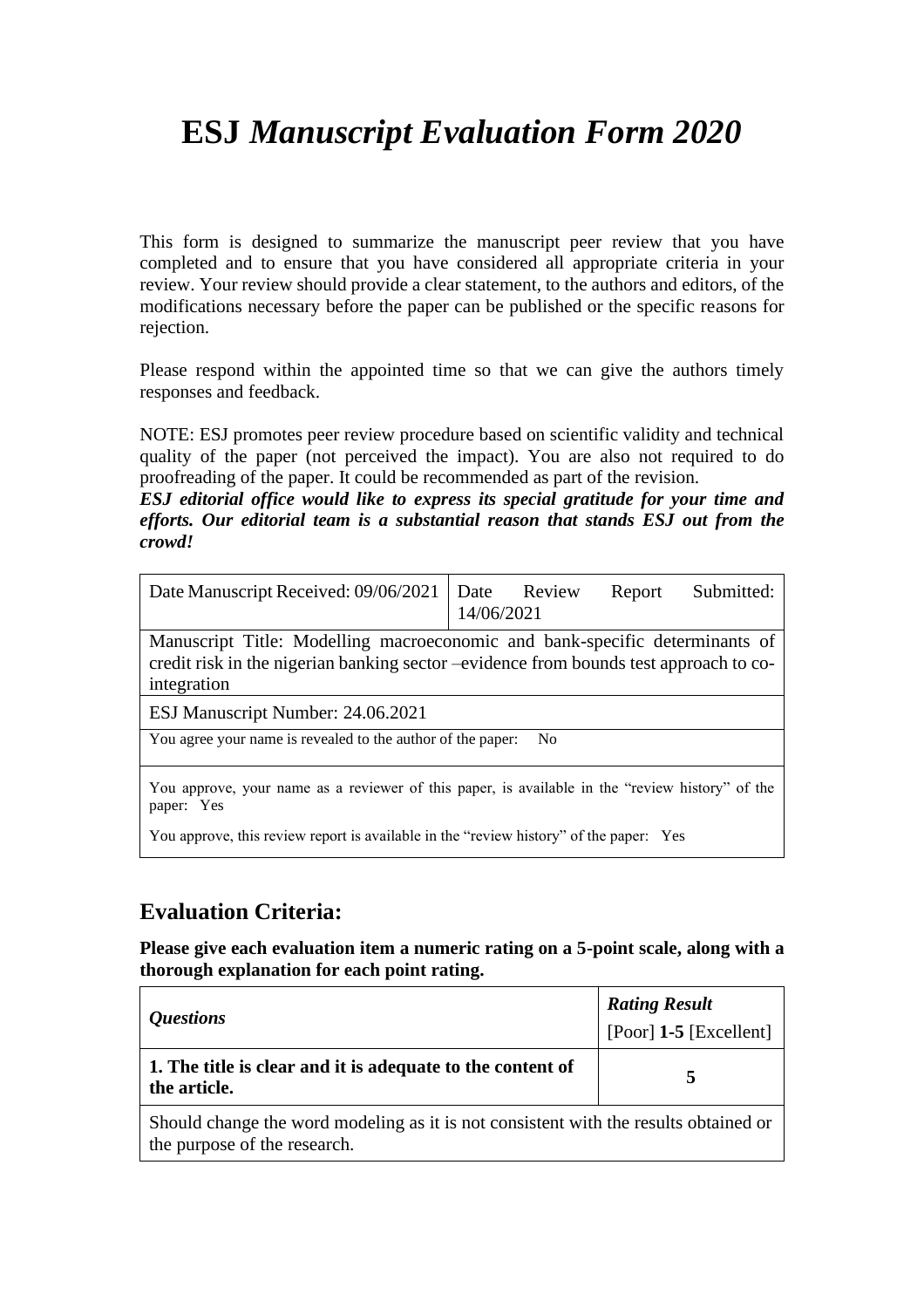| results.                                                                                                                                                                                                                                                                                                                                                                                 | 2. The abstract clearly presents objects, methods and                         | 4 |  |  |
|------------------------------------------------------------------------------------------------------------------------------------------------------------------------------------------------------------------------------------------------------------------------------------------------------------------------------------------------------------------------------------------|-------------------------------------------------------------------------------|---|--|--|
| Remove all acronyms from the abstract; these are presented in the<br>$\bullet$<br>document.                                                                                                                                                                                                                                                                                              |                                                                               |   |  |  |
| The main tools used in their statistical tests do not appear in the abstract;<br>only the Ward Short Run Causality test is mentioned, and many others were<br>used; in the document, it was a highlight that the main one was KPSS.).                                                                                                                                                    |                                                                               |   |  |  |
|                                                                                                                                                                                                                                                                                                                                                                                          | 3. There are few grammatical errors and spelling<br>mistakes in this article. | 4 |  |  |
| The primary correction that must be made in the document is that acronyms<br>$\bullet$<br>appear and disappear throughout the text. Therefore, the first appears the<br>concept that will be used repeatedly in the document must be accompanied<br>with its acronym; from then on, only the acronym will appear in the text (in<br>the titles if the complete concept must be written). |                                                                               |   |  |  |
|                                                                                                                                                                                                                                                                                                                                                                                          | P.2, Par 1, L14. In verbatim quotes, put quotation marks.                     |   |  |  |
|                                                                                                                                                                                                                                                                                                                                                                                          | 4. The study methods are explained clearly.                                   | 3 |  |  |
| <b>Introduction</b><br>Explain to whom or who benefits from the results of the research.<br>$\bullet$<br>The purpose of the research should be stated in the last paragraph of the<br>$\bullet$<br>introduction.                                                                                                                                                                         |                                                                               |   |  |  |
|                                                                                                                                                                                                                                                                                                                                                                                          | <b>Literature review</b>                                                      |   |  |  |
|                                                                                                                                                                                                                                                                                                                                                                                          | Need to be cited:                                                             |   |  |  |
| The macroeconomic factors relate to the economic-wide conditions that<br>$\bullet$<br>positively or negatively affect the ability of borrowers to service their debt.<br>(P3, Par 1).                                                                                                                                                                                                    |                                                                               |   |  |  |
| For instance, a stable economic growth boosts real income and minimizes<br>$\bullet$<br>the likelihood that a potential borrower will not be able to service his debt<br>as he will have more disposable income. (P3, Par 1).                                                                                                                                                            |                                                                               |   |  |  |
| Although, the pro-cyclical credit policy hypothesis also claims that good<br>performance has a positive association with future increases in NPLs since<br>bank managers are often interested not only in maximizing profit, but also<br>in improving their reputation. For instance, bank managers may indulge in a                                                                     |                                                                               |   |  |  |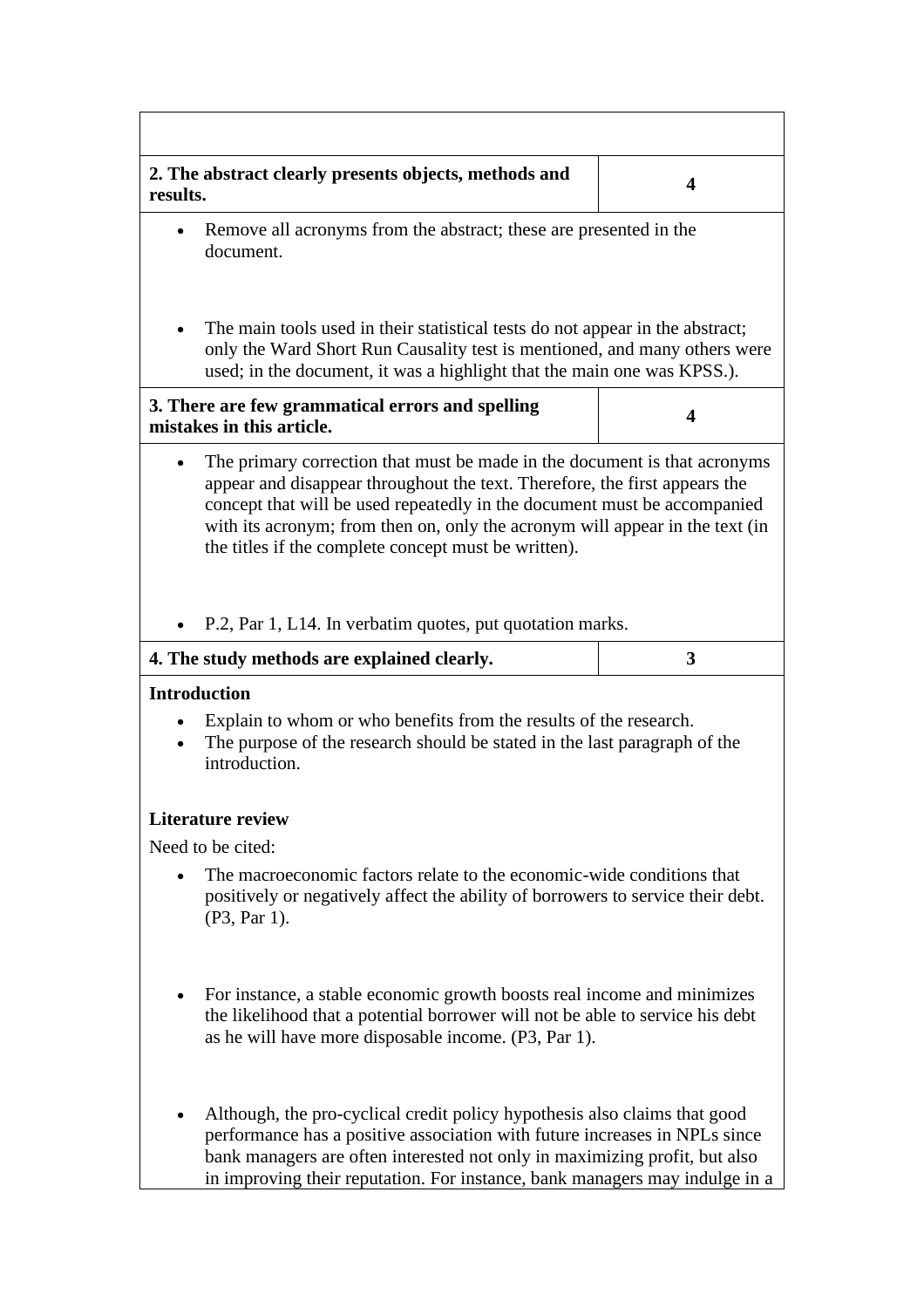liberal credit policy at the expense of future NPLs in an attempt to boost the bank's profitability in the eyes of the market. Thus, current earnings may help pile up NPLs in the future. (P3, Par 2).

P4, Par 2. It is not clear the next part of the document: The same results were achieved by Louzis et al (2012) when a group of Greek banks was analyzed and Mesai and Jouini (2013) for Spain, Italy and Greece, Italy.

### **Contextual frameword**

Describe the context of banks in Nigeria and its financial system. With one sheet can give enough information.

### **Methodology**

It is necessary to describe the units of analysis and how the information was obtained.

Indicate the software used.

P5, Par 2, L1 to 10. The methodology is not a section to justify the previous research or those investigations related to the applied test methods; in the methodology section, apply them. The theoretical description goes in the literature review: Based on the time frame…observation.

It would help a lot the document to indicate in a series of steps the type of test used and the objective intended to solve with that test (summarized); this will allow you to see the tests carried out in an orderly way and the consequent results also aligned to that order. (a) KPSS:  $(6)$  ARLD:  $(6)$  BGSC:  $(6)$  W&C…

Was the objective of the project short or long term? In P9, Par 2, L9 to 11. It is mentioned that the result analyzed is short-term. The temporal scope of the investigation must be previously indicated from the purpose of the investigation. Alternatively, if this was a research finding, also state it that way.

| 5. The results are clear and do not contain errors. |  |
|-----------------------------------------------------|--|
|                                                     |  |

Was the objective of the project short or long term? What they present in P9, Par 2, L9 to 11. It is mentioned that the result analyzed is short-term. The temporal scope of the investigation must be previously indicated from the purpose of the investigation. Alternatively, if this was a research finding, also state it that way.

**6. The conclusions or summary are accurate and supported by the content. 4**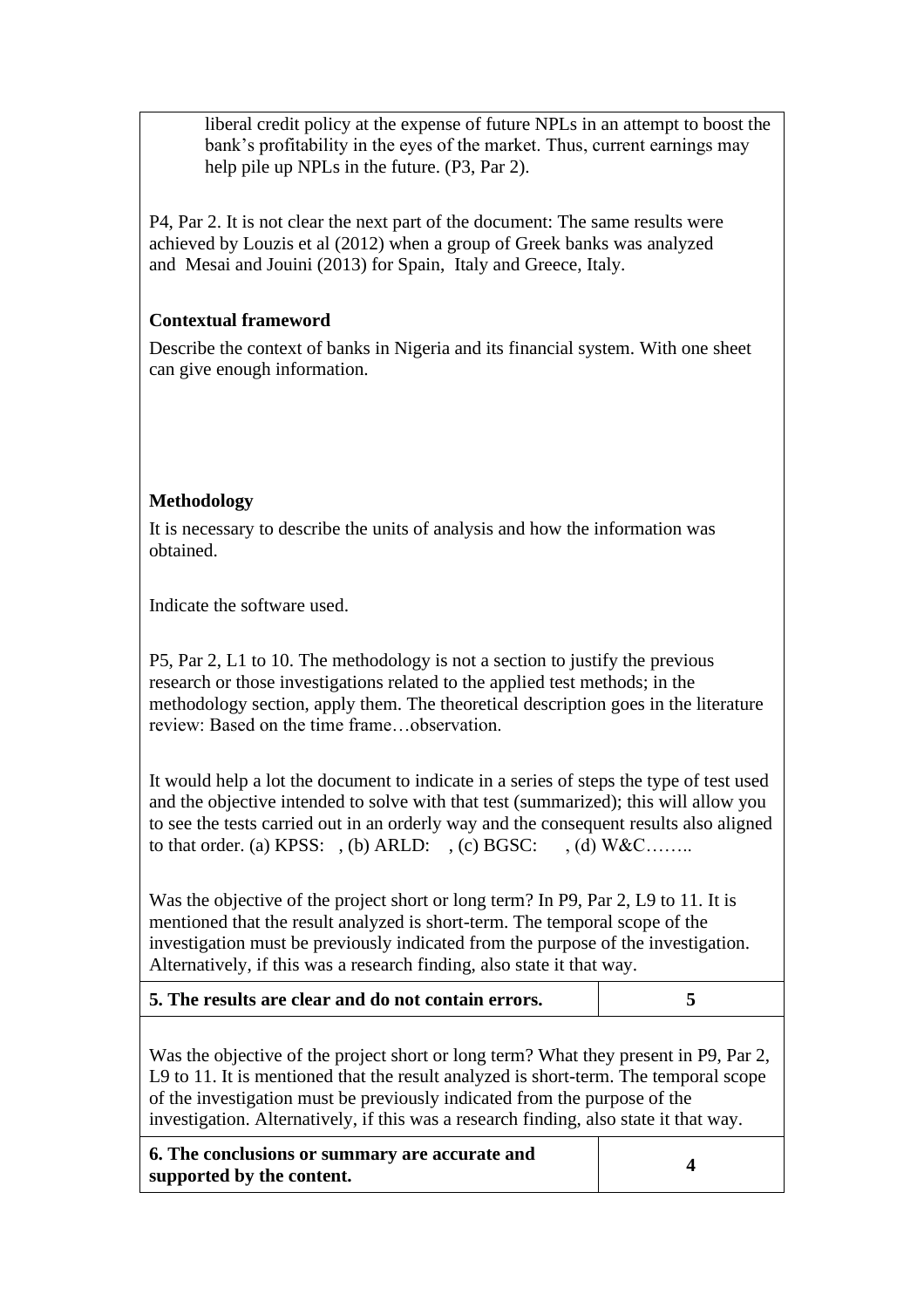Add to the most critical result numbers in parentheses after the test; it better supports what is explained in the conclusions and will allow relating what they indicate to the type of test performed.

I could not found anything in the research results to support the following claims:

- P10: Furthermore, poor project conception, feasibility study and planning also determine whether the loan will perform or not.
- P10: The problem of poor......loan in various banks in the zone.

The paragraph of P11, Par 1 seems contradictory. Perhaps with a minor adjustment in the wording, it can become more precise: Based on the foregoing…..in the Nigerian banking industry.

| 7. The references are comprehensive and appropriate. |  |
|------------------------------------------------------|--|
|------------------------------------------------------|--|

The required format for the presentation of the references is in APA, which indicates that they must be presented in alphabetical order instead of the order in which they appeared.

### **Comments and Suggestions to the Author(s):**

Dear authors, I liked your document; it has excellent potential. It has some minor details that are easy to correct. However, in the section of methodology and discussion and conclusions are some significant corrections are needed. The recommendations will improve the presentation of the article. I hope to read the improvements in the 2nd review.

(P=page, Par=paragraph, L=line)

#### **Comments and Suggestions to the Editors Only: Major flawless of the article**

The biggest flaw they present is that there is no clarity on who would benefit from the results of their research.

There is no contextual framework for Nigerian banks.

Some results are presented in conclusions, but no results are leading the authors to make those affirmations.

The methodology and conclusions can be improved by the recommendations made to the authors.